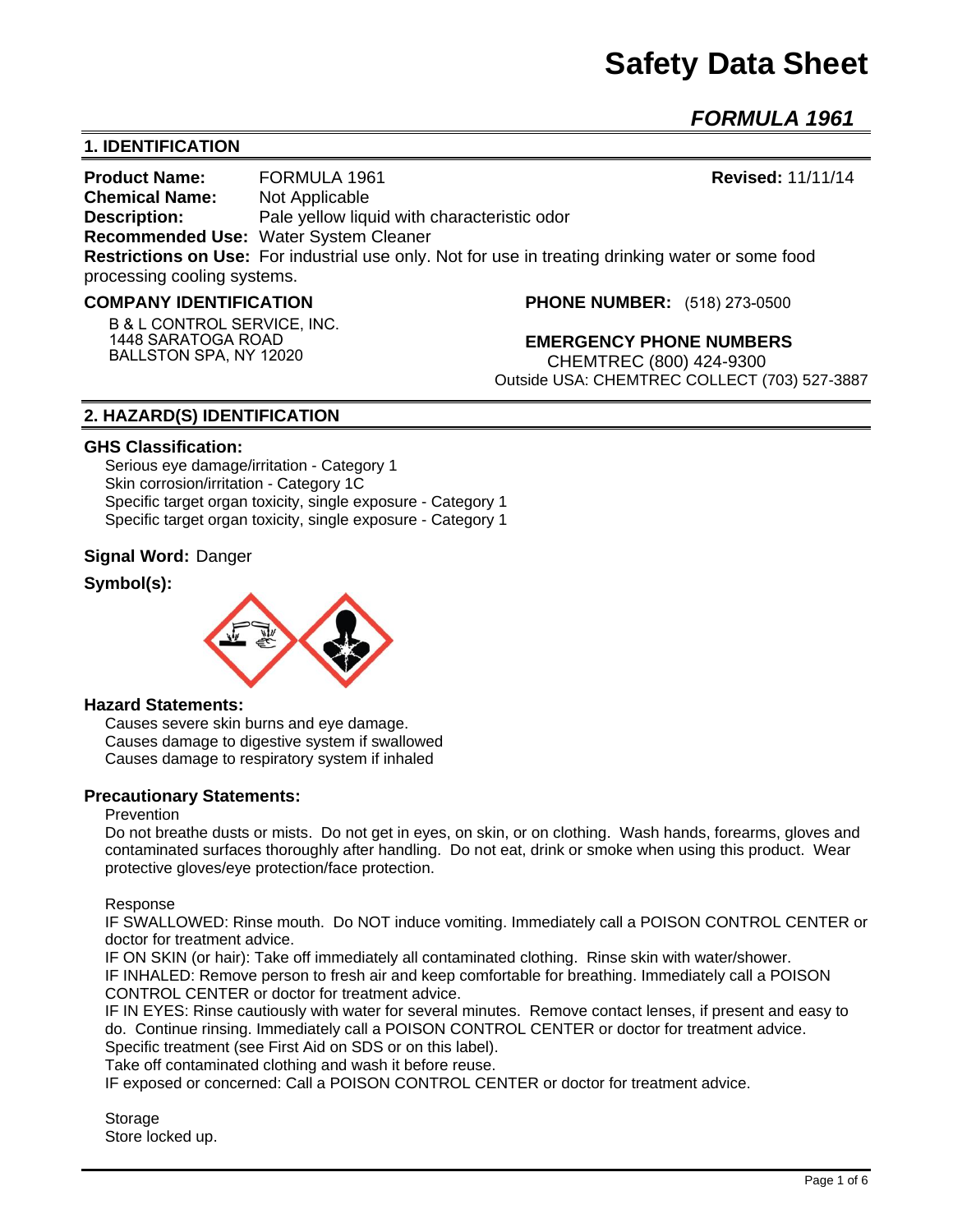Disposal

Dispose of contents/container in accordance with local, regional, national and international regulations.

#### **Hazards Not Otherwise Classified:** None Known.

# **Percentages of Components with Unknown Acute Toxicity:**

Inhalation: 9%

# **3. COMPOSITION / INFORMATION ON INGREDIENTS**

| <b>CHEMICAL INGREDIENTS</b>         | <b>CAS NO.*</b>    | PERCENT (%)** |
|-------------------------------------|--------------------|---------------|
| A. Hazardous Ingredients            |                    |               |
| SODIUM HYDROXIDE                    | 1310-73-2          | $< 5\%$       |
| TOLYLTRIAZOLE, SODIUM SALT          | 64665-57-2         | $< 5\%$       |
| HYDROXYETHYLIDENE DIPHOSPHONIC ACID | 2809-21-4          | $< 5\%$       |
| <b>B. Other Ingredients</b>         |                    |               |
| SODIUM GLUCONATE                    | 527-07-01          | M             |
| ANIONIC SURFACTANT                  | Proprietary        |               |
| ACRYLIC COPOLYMER                   | <b>PROPRIETARY</b> |               |
|                                     |                    |               |

**Legend: L=<1%; M=1-10%; H=>10%**

**\* Exposure limit and regulatory information in Sections 8 & 15**

**\*\* Exact percentage is a trade secret. Concentration range is provided to assist users in providing appropriate protections.**

#### **4. FIRST AID MEASURES**

- **Eye Contact:** Immediately flush with clean, cool water for 15 minutes and if irritation persists, get medical attention.
- **Skin Contact:** Immediately wash skin with soap and plenty of water while removing contaminated clothing, for at least 15 minutes. If irritation persists, get medical attention. Launder contaminated clothing before reuse.
- **Inhalation:** No adverse effects anticipated by this route of exposure. If effects occur, remove patient to fresh air and give artificial respiration via a suitable mechanical device such as a bag and mask if required and get medical attention. Do not use mouth-to-mouth resuscitation.
- **Ingestion:** Do not induce vomiting. Rinse mouth with copious quantities of water first and get immediate medical attention. Drink several glasses of water. Never give anything by mouth to an unconscious person. If vomiting occurs, keep airways clear.
- **Note to Physician:** There is no specific antidote. Treatment of overexposure should be directed at the control of symptoms and the clinical condition of the patient. Aspiration may cause lung damage. Probable mucosal damage may contraindicate the use of gastric lavage.

#### **Most Important Symptoms/Effects:**

- **Eye Contact:** May cause severe irritation or burns. Prolonged contact may cause irreversible damage and/or blindness.
- **Skin Contact:** Prolonged contact may cause severe irritation or burns. Severity is generally determined by concentration of solution and duration of contact.
- **Inhalation:** Inhalation of mist may be irritating; a stinging sensation may be experienced. May cause damage to the upper respiratory tract and lungs under severe conditions.
- **Ingestion:** May be toxic. May cause severe irritation or burns of the mouth, throat, and internal tissues resulting in possible nausea and/or vomiting. Large amounts can result in acute toxic effects which may be fatal.

**Indication of Immediate Medical Attention and Special Treatment, if Necessary:** Other than acute, none known. See section 11 for toxicological information.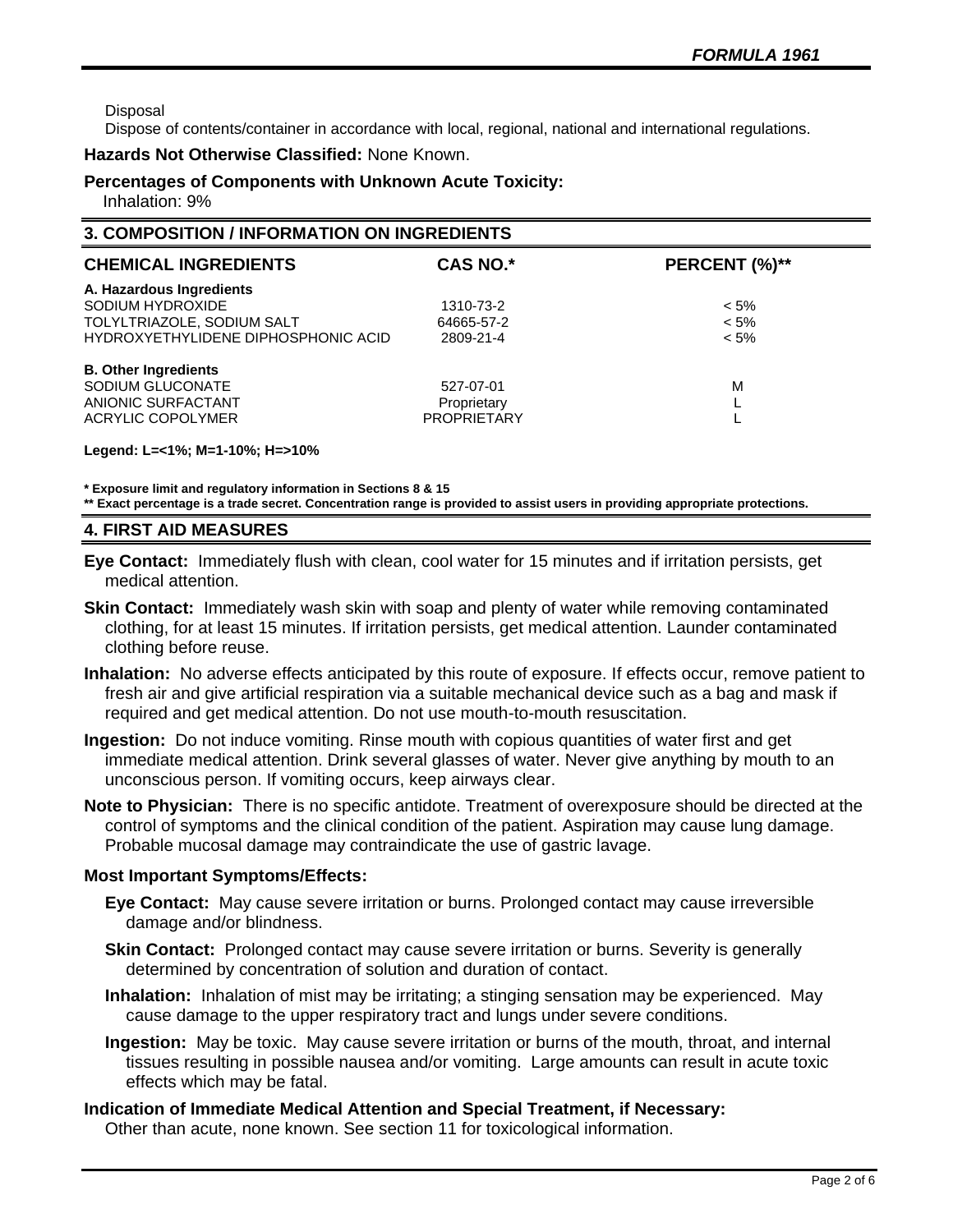# **5. FIRE FIGHTING MEASURES**

**Suitable (and Unsuitable) Extinguishing Media:** Flood with water. Heavy water jet advantageous.

- **Specific Hazards Arising from the Chemical:** Product is corrosive to eyes, skin, and respiratory system. Closed containers may rupture (due to buildup of pressure) when exposed to extreme heat. If evaporated to dryness, some product residuals may burn. Thermal decomposition may release oxides of carbon and nitrogen.
- **Special Protective Equipment and Precautions for Fire-Fighters:** Wear self-contained breathing apparatus and full turn-out gear. Approach fire from upwind direction. If possible, move containers away from fire. Cool fire exposed containers with water spray. If containers rupture or leak, product may evolve irritating or toxic gas under extreme heat. Contain runoff

#### **6. ACCIDENTAL RELEASE MEASURES**

#### **Spill Containment and Clean-up Instructions:**

Wear suitable protective equipment found in section 8. Small spills may be flushed with copious quantities of water, preferably to a sanitary sewer or waste treatment facility. Larger spills may be absorbed in sawdust or other absorbent and sweepings disposed of in an approved landfill. The area may then be flushed with copious quantities of water. Floor may be slippery; use care to avoid falling. Avoid release of this product into the environment to prevent contamination of soil, sewers, natural waterways and/or groundwater. See Section 12 for Ecological Information.

#### **7. HANDLING AND STORAGE**

#### **Handling and Storage:**

Store in a cool, dry, well ventilated area, between 10°C and 49°C. Keep containers tightly closed when not in use and follow all recommended safety precautions when handling the material. Keep out of sun and away from heat or open flame. Keep away from incompatible materials. See Section 10 for incompatible materials.

#### **8. EXPOSURE CONTROL / PERSONAL PROTECTION**

**Engineering Controls:** General ventilation expected to be satisfactory

#### **PERSONAL PROTECTION EQUIPMENT**

**Respiratory:** Not normally required.

**Eyes and Face:** Chemical resistant goggles or face shield.

**Hands and Skin:** Chemical resistant rubber, neoprene latex or PVC

**Other Protective Equipment:** Eyewash station in area of use. Wear long sleeve shirt, long pants, and boots.

#### **EXPOSURE GUIDELINES**

#### **Exposure Limits:**

**COMPONENT TLV** SODIUM GLUCONATE 5 mg/m3 (TWA 8 hour) SODIUM HYDROXIDE 2 mg/m3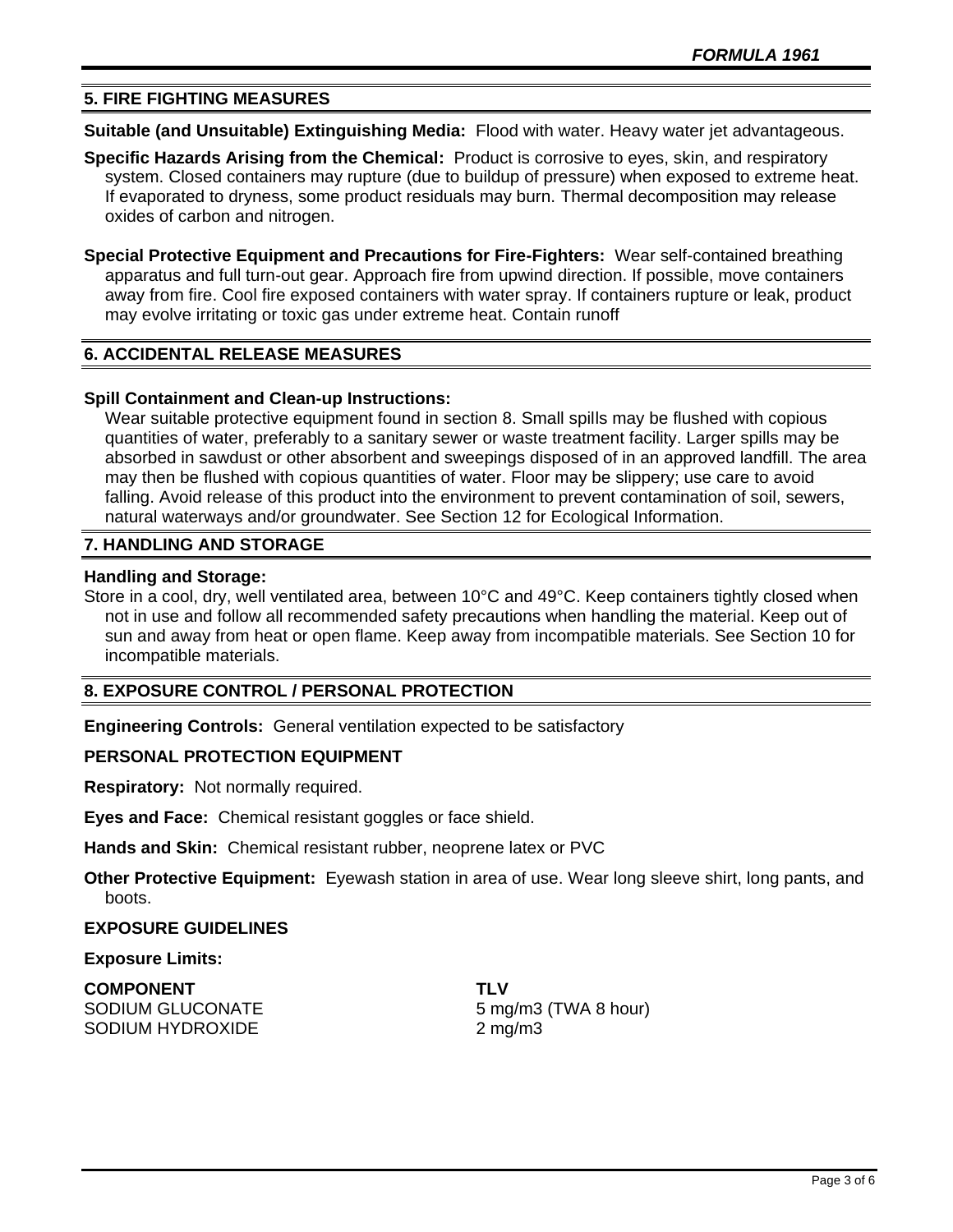# **9. PHYSICAL AND CHEMICAL PROPERTIES**

| <b>Appearance and Odor:</b>         | Pale yellow liquid with characteristic odor |                                        |                        |
|-------------------------------------|---------------------------------------------|----------------------------------------|------------------------|
| <b>Odor Threshold:</b>              | N.D.                                        | <b>Vapor Pressure:</b>                 | N.A.                   |
| pH (undiluted):                     | $12.25 - 12.75$                             | <b>Vapor Density:</b>                  | <1                     |
| <b>Freeze Point:</b>                | $<$ 0°C (32°F)                              | Specific Gravity(@22°C):               | $1.04 - 1.05$          |
| <b>Boiling Point:</b>               | $>100^{\circ}$ C (212°F)                    | <b>Solubility in Water:</b>            | Complete               |
| <b>Flash Point:</b>                 | None                                        | <b>Partition Coefficient:</b>          | N.D. (n-octanol/water) |
|                                     |                                             | <b>Auto-Ignition Temperature:</b>      | N.D.                   |
| <b>Evaporation Rate:</b>            | 1.0                                         | <b>Decomposition Temperature: N.D.</b> |                        |
| Flammability (solid, gas): No       |                                             | <b>Viscosity:</b>                      | N.D.                   |
| Flammable Limits in Air: LFL - N.A. |                                             |                                        |                        |
|                                     | $UFL - N.A.$                                |                                        |                        |

# **10. STABILITY AND REACTIVITY**

**Reactivity:** Not normally reactive at normal temperatures and pressure.

**Chemical Stability:** Stable under normal conditions

**Possibility of Hazardous Reactions:** Will not occur under normal conditions.

**Conditions to Avoid:** Avoid excessive heat, sparks or open flames.

**Incompatible Materials:** Concentrated acids or oxidizing agents.

**Hazardous Decomposition Products:** Thermal decomposition may release oxides of carbon and nitrogen.

#### **11. TOXICOLOGICAL INFORMATION**

**Ingestion Testing:** Rat, LD50: > 5,000 mg/kg\*

**Skin Testing:** Rabbit, LD50: > 5,000 mg/kg\*

**Inhalation Testing:** None established for this product.

\*Calculated based on GHS acute toxicity formula.

## **CHRONIC TOXICITY DATA**

**Sensitization Testing:** None established for this product.

**Other Testing:** None established for this product.

**Routes of Exposure:** Eyes, Ingestion, Inhalation, Skin.

**Eye Contact:** May cause severe irritation or burns. Prolonged contact may cause irreversible damage and/or blindness.

**Skin Contact:** Prolonged contact may cause severe irritation or burns. Severity is generally determined by concentration of solution and duration of contact.

**Inhalation:** Inhalation of mist may be irritating; a stinging sensation may be experienced. May cause damage to the upper respiratory tract and lungs under severe conditions.

**Ingestion:** May be toxic. May cause severe irritation or burns of the mouth, throat, and internal tissues resulting in possible nausea and/or vomiting. Large amounts can result in acute toxic effects which may be fatal.

**Medical Conditions Aggravated by Exposure:** None known.

**Chronic Effects from Repeated Overexposure:** Other than short term effects, none established.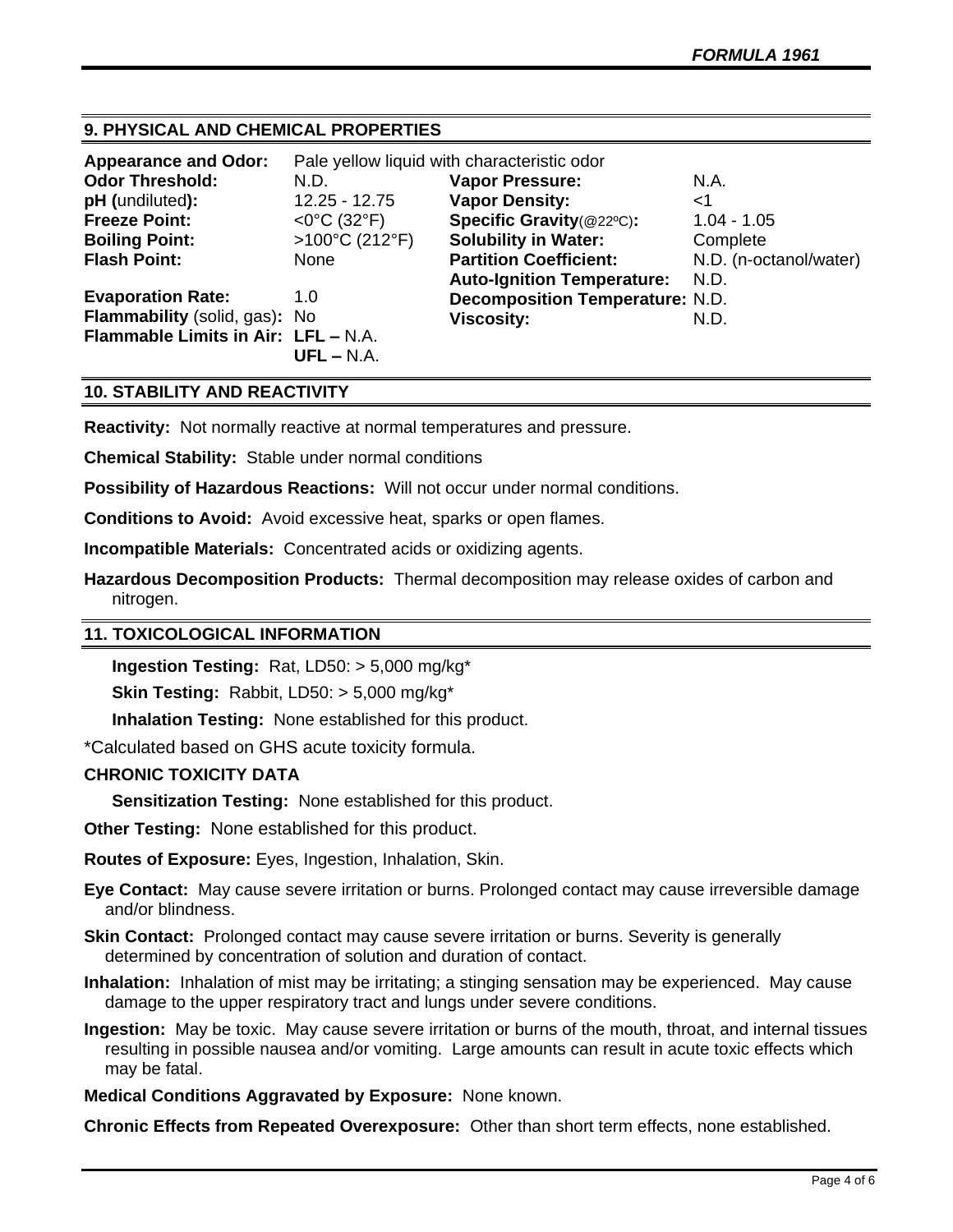# **12. ECOLOGICAL INFORMATION**

**Aquatic Toxicity Data:** Water Flea, Ceriodaphnia dubia, LC50/48hr: 10,000 mg/l

**Product Fate Data:** None established for this product.

**Biodegradation Data:** None established for this product.

#### **13. DISPOSAL CONSIDERATIONS**

**Waste Disposal:** Dispose of in accordance with local, regional, national and international regulations. Contact the Hazardous Waste representative at the nearest EPA Regional Office for guidance. Container Disposal: Triple rinse container (or equivalent) promptly after emptying and offer for reconditioning if appropriate. Empty the rinsate into application equipment or a mix tank or store rinsate for later use or disposal.

#### **14. TRANSPORT INFORMATION**

#### **US DEPARTMENT OF TRANSPORTATION (DOT) INFORMATION**

**UN/NA ID Number:** UN3266 **Proper Shipping Name:** CORROSIVE LIQUID, BASIC, INORGANIC, N.O.S. (CONTAINS SODIUM HYDROXIDE) **Hazard Class:** 8 **Packing Group:** PGIII

**VESSEL TRANSPORT (IMO/IMDG)**

**UN/NA ID Number:** UN3266 **Proper Shipping Name:** CORROSIVE LIQUID, BASIC, INORGANIC, N.O.S. (CONTAINS SODIUM HYDROXIDE) **Hazard Class:** 8 **Packing Group:** PGIII **Marine Pollutant:** No

#### **15. REGULATORY INFORMATION**

#### **US FEDERAL REGULATIONS**

**TSCA:** All ingredients listed or exempt from listing. **CERCLA and/or SARA RQ:** No ingredients listed in this section. **SARA Section 302 Hazard Class:** No ingredients listed in this section. **SARA Section 311/312 Chemicals:**  Acute Health Hazard: Yes Chronic Health Hazard: No Fire Hazard: No Sudden Release of Pressure Hazard: No Reactive Hazard: No **SARA Section 313 Chemicals:** No ingredients listed in this section.

# **STATE REGULATIONS**

This product does not contain any ingredients known to the State of California to cause cancer.